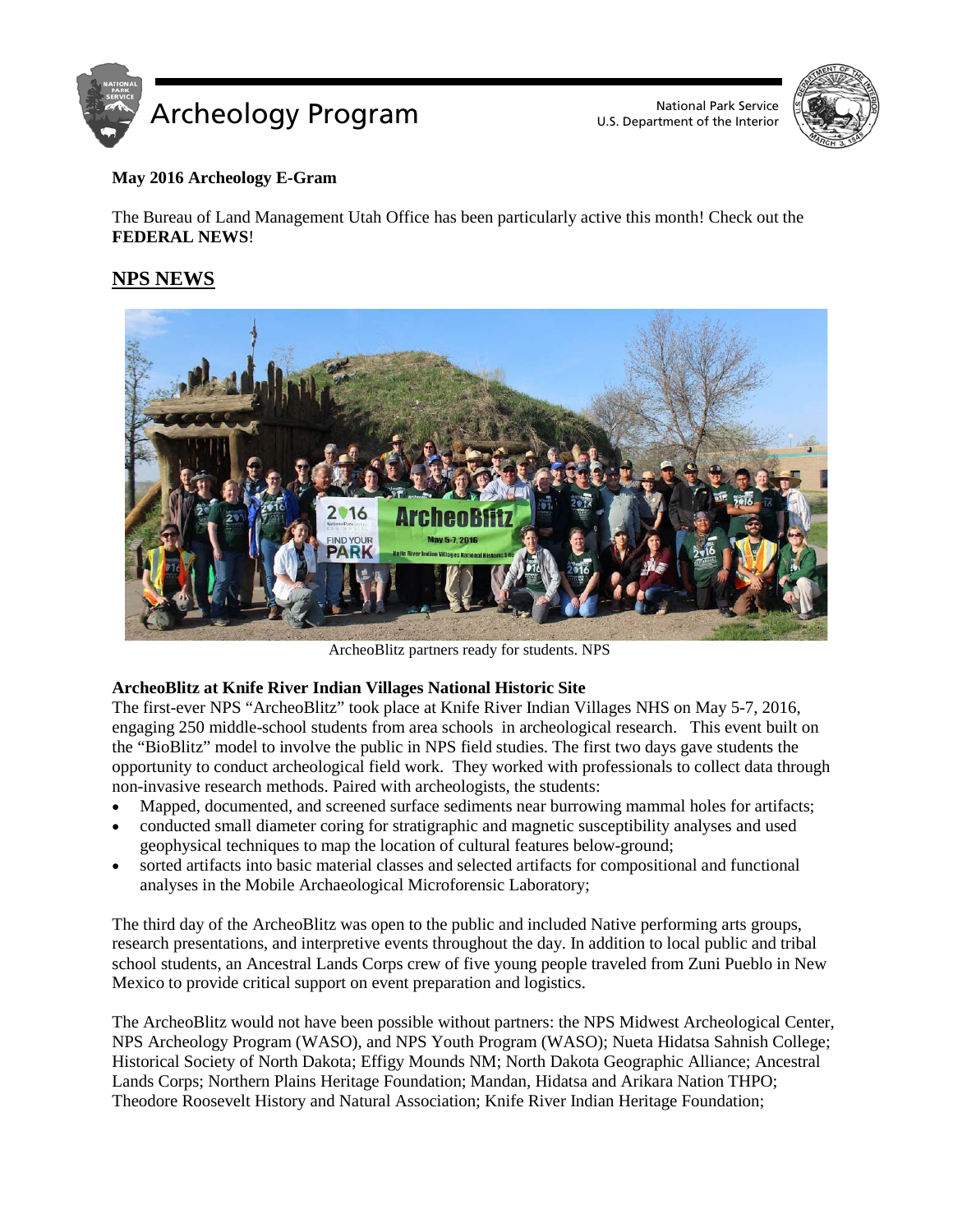Center/Stanton, Hazen, Beulah, Grand Forks, Twin Buttes, and New Town public schools; North Dakota State University; University of North Dakota-Grand Forks; Minnesota State University-Moorehead; Southern Methodist University; USBOR; USFS; Paleo Cultural Research Group; Paleo Research Institute; and Short River Productions.

For more information see [www.facebook.com/kniferiverindianvillagesNHS](http://www.facebook.com/kniferiverindianvillagesNHS)

## *By Craig Hansen*

**Archeologist Stephen R. Potter Receives Dedication Arrowhead from Office of Ranger Services** On April 29, 2016, Philip A. Selleck, NPS National Capital Region (NCR) Associate Regional Director, Operations, on behalf of law enforcement rangers, awarded NCR Regional Archeologist Stephen R. Potter an arrowhead in appreciation of his passion and dedication to cultural resources protection. For the past 36 years Potter has provided unwavering support and assistance to regional rangers who investigate cultural resource crimes. Potter's assistance routinely resulted in favorable criminal prosecutions, increased program support for cultural resources protection, and a better understanding and appreciation of cultural resources protection through public outreach and education.

## *By Will Reynolds, Regional Chief Ranger*



Left to right: Acting Regional Staff Ranger, Jason Gaskin; Regional Archeologist, Stephen R. Potter; Associate Regional Director - Operations, Philip Selleck; and Regional Chief Ranger, Will Reynolds. (NPS photo)

## **National Park Service Cotter Award Winners Announced**

The NPS has announced the winners of the 2016 John L. Cotter Award for Excellence in NPS Archeology. This award is presented to archeologists who excel in scientific archeological research, community involvement, and public education. The winners are:

*Stephen R. Potter (Professional Achievement Award):* Potter has served as the National Capital Region (NCR) Regional Archeologist for 36 years. He has been a tireless advocate for urban archeology and the use of emerging technologies to document and interpret NPS archeological sites. In the last 21 years and under Potter's leadership, NCR has obligated over 4.2 million dollars to research-based cultural resource and archeological projects. He also is the editor of the *Occasional Report* series of the NCR Regional Archeology Program, which has published 20 volumes since 1985.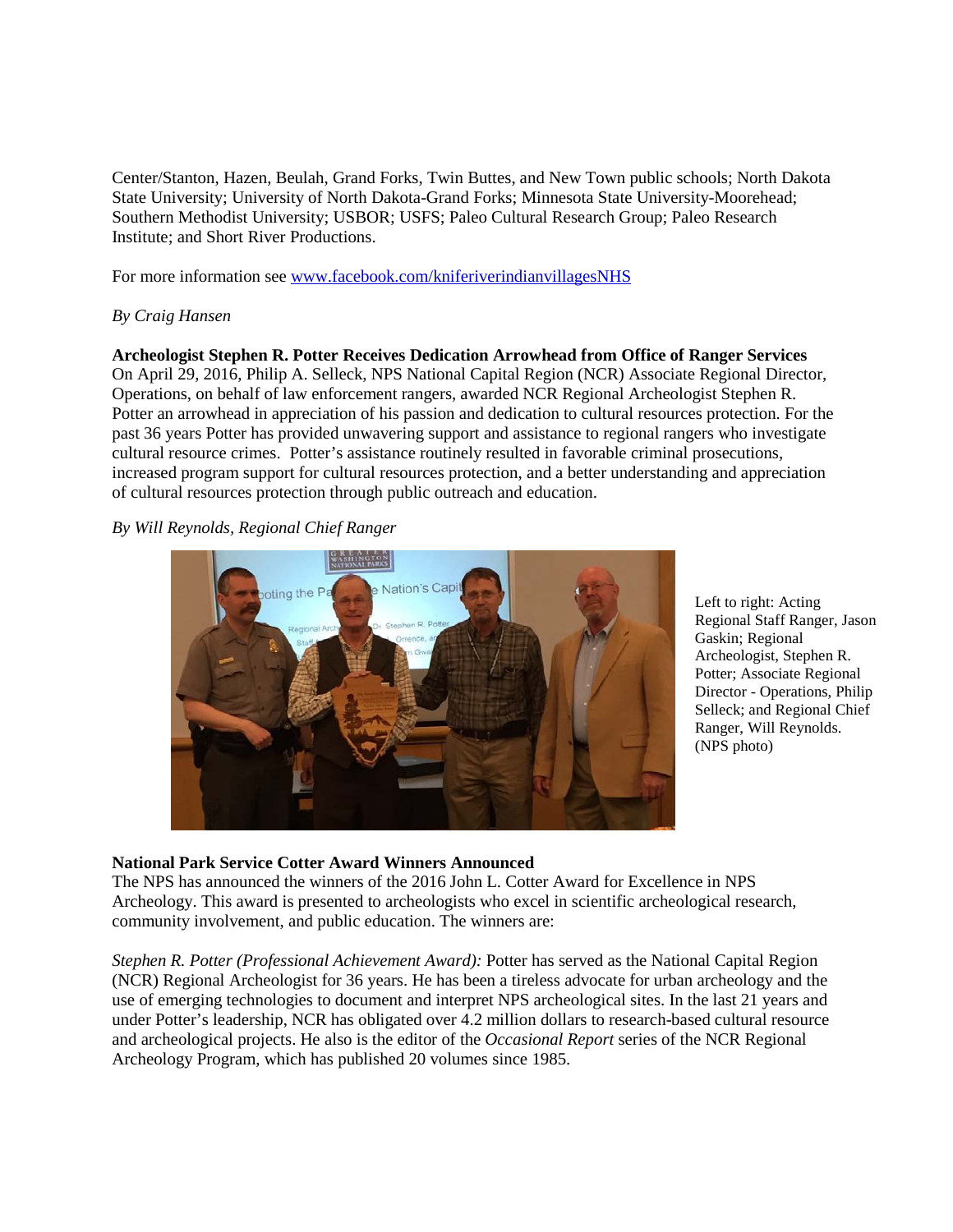Potter has worked to develop brochures, wayside signs, handbooks and activity booklets highlighting cultural resources throughout NCR. He has been involved with the NPS Urban Archeology Initiative, a youth-based diversity program designed to introduce students to history, archeology and science. Potter has previously received the Appleman-Judd-Lewis Award and has been recognized by the National Geographic Society and the Archaeological Society of Virginia for innovative research projects.

*William Reitze (Project Award):* From 2013-2015, Reitze developed and supervised an archeological survey project at Petrified Forest NP. During the project, survey crews walked over 1,000 miles and surveyed 7,000 acres. As a result, evidence of over 13,000 years of human history was discovered and recorded in the park.

Reitze developed an archeological internship program for 16 students who were trained in pedestrian survey, site recordation, historic preservation, and artifact analysis. Local high school students were also trained in archeological site mapping and historic preservation techniques. The project incorporated graduate research by two MA students and two PhD students. To date, information gathered as part of the project has resulted in twenty-eight poster presentations and six professional papers.

John L. Cotter (1911 – 1999) was best known for his work at Jamestown, Virginia, and his contributions to the development of historical archeology. The award was created to recognize professional achievements and exceptional projects in honor of Cotter's long and distinguished career. Award nominations are peer submitted and voted on by the award committee comprising five NPS archeologists.

**National Park Service Archeologist Receives Interior Department's Distinguished Service Award** NPS archeologist Caven Clark, archeologist at Buffalo National River, received a Distinguished Service Award during the Interior Department's 71st Departmental Honor Awards Convocation on May 9, 2016. DOI's highest honorary recognition is presented to employees for outstanding contributions made during an eminent career in DOI or exceptional contributions to public service.

Clark's efforts assisted in protecting archeological sites from threats that include looting, vandalism, fire, and natural erosion. With special agents and chief park rangers in the NPS Midwest region (MWR), in 2005 the Cultural and Archeological Resource Team (CART) was established to aid parks in the investigation and prosecution of cultural resource crimes. Clark helped train this core group and continues to provide training and technical expertise. He has served as the primary archeologist on multiple site damage assessments; as a technical advisor on search warrant entry teams; and has provided expert testimony in Federal court. Clark is responsible for the MWR ARPA Plan, a set of standard operating procedures for managing and protecting cultural resource assets, which is used as a template throughout the Service to establish aggressive cultural resource protection programs.

After his arrival at Buffalo National River, the number of felony convictions for ARPA violations doubled. In 2011, Clark was assigned to a team led by the Investigative Services Branch to investigate five individuals suspected of looting and trafficking artifacts from federal properties in three states. The investigation resulted in indictments and pleas to a wide range of felony charges. Clark has also taught and developed curriculum in the ARPA Training program at the Federal Law Enforcement Training Center for the past eight years.

## *By Karen Mudar*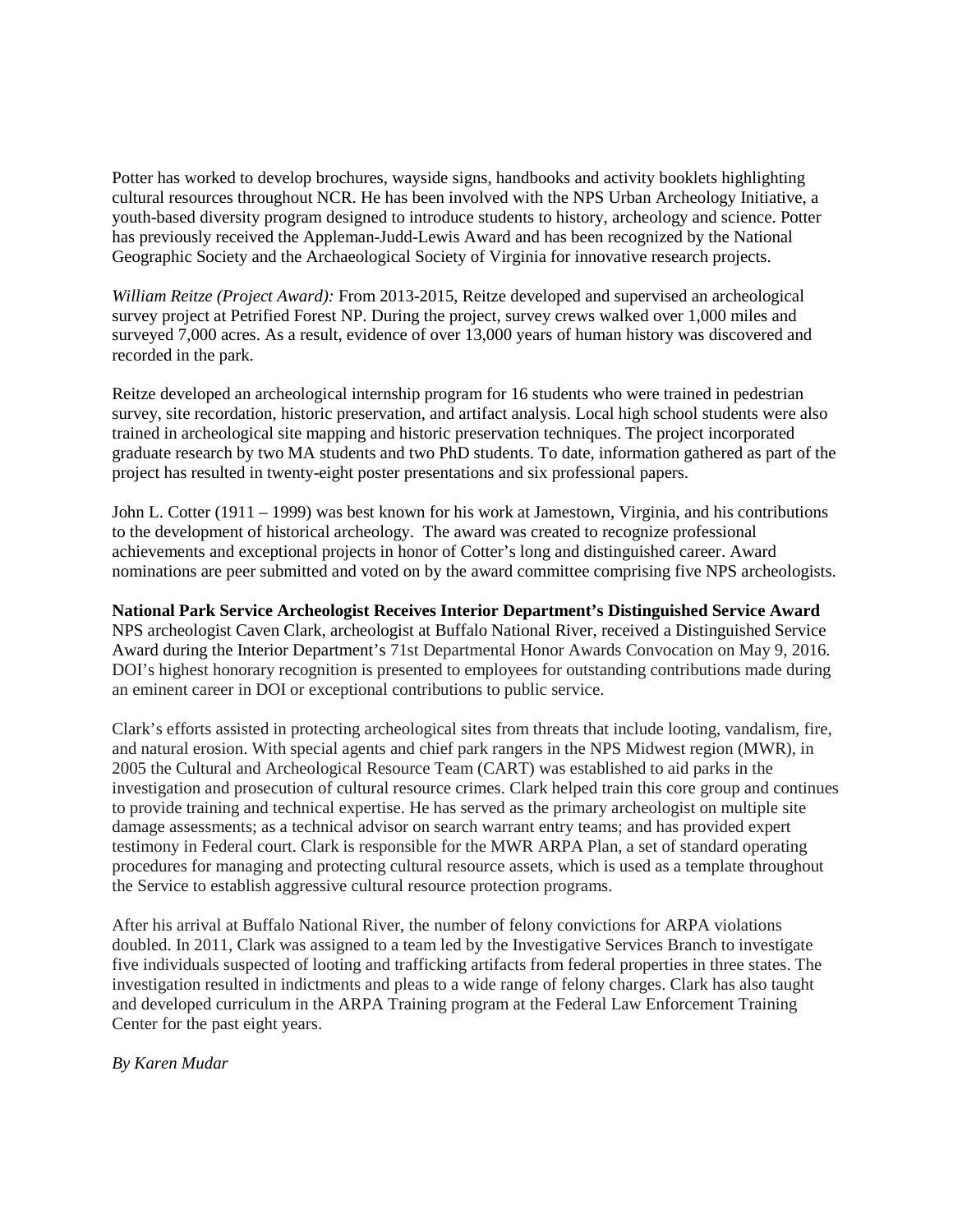## **Michael Holt, New Chief of Resources, NPS Southeast Arizona Group**

Michael Holt has been selected as the new Chief of Resources and Science at the NPS Southeast Arizona Group. He began his Federal career as an archeologist with Tahoe NF in 2000, followed by seasons at Lassen and Shasta/Trinity NF. He worked 2005-2009 throughout the Great Basin for the BLM in Bishop, CA, Twin Falls, ID and Battle Mountain, NV. In 2009, he was hired as an NPS archeologist and served as Chief of Cultural Resources/Senior Archeologist until March 2016 at the Western Arctic National Parklands (WEAR). He has coordinated and co-authored several NPS technical issue papers on the subject of climate change-related impacts for the Alaska region.

Holt received his B.A. in Anthropology with a certificate in Cultural Resource Management from California State University, Chico in 2000. He later completed his M.A. with merit in Landscape Archaeology and Heritage from the University of Leicester, UK in 2013.

## **Saratoga National Historical Park Announces Release of New Archeology Book**

On May 3, 2016, a new book was released on the archeology of the Battles of Saratoga. *The Saratoga Campaign: Uncovering an Embattled Landscape*, edited by NPS Archeologist Bill Griswold and Donald Linebaugh of the University of Maryland, provides a new and greatly expanded understanding of the battles of Saratoga.

The *Saratoga Campaign* presents new scholarship with a special focus on archeological investigations of key areas of the battlefield. The volume also presents some of the rich history of the region both before and after the Revolutionary War.

As part of the commemoration of the NPS Centennial, Saratoga NHP will be offering a series of contributing author lectures. The first will be on June 4, 2016, at the Saratoga NHP visitor center. It will be a panel discussion with Griswold, Linebaugh, Park Curator Chris Valosin, and Park Ranger Eric Schnitzer.



For more information as the dates approach, go to<https://www.nps.gov/sara/index.htm>

## *By Bill Valosin*

## **New Burial Mound at Effigy Mounds National Monument**

Officials at Effigy Mounds NM report a new American Indian burial mound has been discovered after 70 years of numerous archeological investigations in the park. Biotechnicians identified on a new mound last summer as they were tending to plants at the park. Effigy Mounds NM cultural resources program manager Albert LeBeau said the mound had been hidden by fallen trees in a heavily wooded area.

Park staff hasn't confirmed the presence of burial remains, but is treating the mound as such because of its location and configuration. It lies in the northeast portion of the more than 2,500-acre park. "It really isn't on a landform where I'd expect to find a mound, because it was on a low terrace away from a water source," LeBeau said.

A geophysical survey of the site is scheduled for this summer.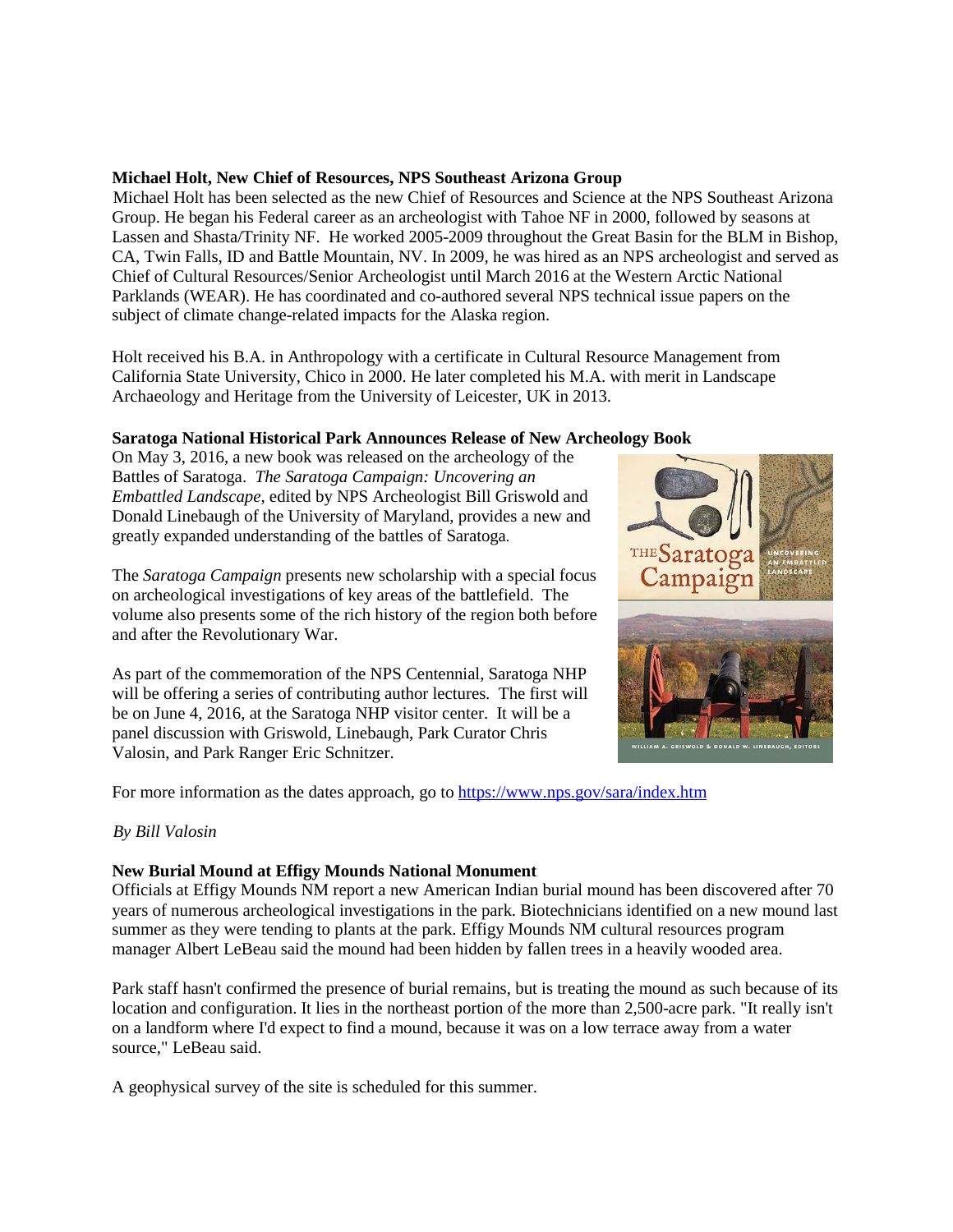## **National Park Service Southeast Archeological Center Assists in Site Protection**

Over the past year NPS Southeast Archeological Center (SEAC) staff have investigated the Byrd Hammock burial mound site, known to have a ring village nearby, and found an earlier ring village associated with an earlier mound. Ring type sites are rare, and so far restricted to northwest Florida; the Byrd Hammock site is in Wakulla County. SEAC staff are preparing National Historic Landmark nominations for the sites.

SEAC staff also assisted the Archaeological Conservancy to purchase one of the mounds and part of a ring, and with St. Marks National Wildlife Refuge to obtain another portion of the site for the Refuge. To secure the property, SEAC staff worked with the USFS, who has responsibility for the nearby National Scenic Florida trail; the Florida SHPO, who agreed to curate artifacts; Louisiana State University and Florida State University departments of anthropology, who partnered with SEAC to run two separate field schools; Wakulla county realtors and property owners who agreed to partition two lots for sale into smaller units for the Conservancy to purchase; Wakulla County commissioners and property offices who agreed to waive legal requirements prohibiting such partitioning of the lots; and scores of local volunteers who worked hundreds of hours surveying the dense wooded lots to determine site locations.

For these efforts, SEAC was awarded the regional Harzog VIP program award and the Florida Trust for Historic Preservation Outstanding Archaeological Achievement Award.

## *By Karen Mudar*

## **Centennial Heartbeat Heard at Aztec Ruins National Monument**

Aztec Ruins NM celebrated National Parks Week with three cultural Centennial events. 2016 marks not only the NPS Centennial, but also 100 years of archeological study of the Aztec West great house.

- The park opened National Parks Week with an American Indian Cultural Arts Festival. This event featured Project N.A.T.I.V.E! cultural demonstrators from Navajo and Pueblo tribes. Demonstrations included pottery making, basket weaving, woodcarving, silversmithing and painting.
- The park celebrated the "Class Act" partnership with Bloomfield High School. Aztec Ruins provided Site Steward training for stewardship of ancestral Pueblo sites both on and off NPS lands. Salmon Ruins, a local privately owned archeological site, hosted the gathering; Friends of Aztec Ruins provided a pizza and cake lunch to mark the occasion.
- The park hosted the  $8<sup>th</sup>$  annual Earth Day Celebration. Community booths, kids' activities, demonstrations and Acoma potters were on site; the Pueblo Enchantment Dancers from the Acoma Pueblo shared live performances. Smokey the Bear even made appearances, courtesy of a neighboring USFS Jicarilla Apache team. The park hosted the Aztec Trails and Open Spaces "Not Quite 5K Fun Run," which started and finished inside the monument.

The events were sponsored by Project N.A.T.I.V.E.!, Aztec Trails and Open Spaces, the Friends of Aztec Ruins, Bloomfield High School, staff support from Chaco Culture NHP, Western National Park Association, Aztec JROTC cadets, AmeriCorps/VISTA staff and the Aztec Ruins NM volunteer program.

## *By Danielle York*

## **Ocmulgee National Monument Hosts 1,750 Kids for Every Kid in a Park**

Ocmulgee NM hosted *Every Kid in a Park* May 2-6, 2016, with every 4<sup>th</sup> grader in Bibb County coming to the park. Ocmulgee NM wanted every 4th grader to explore the outdoors and learn about the Native American way of life. Two American Indians gave lifestyle demonstrations about how their ancestors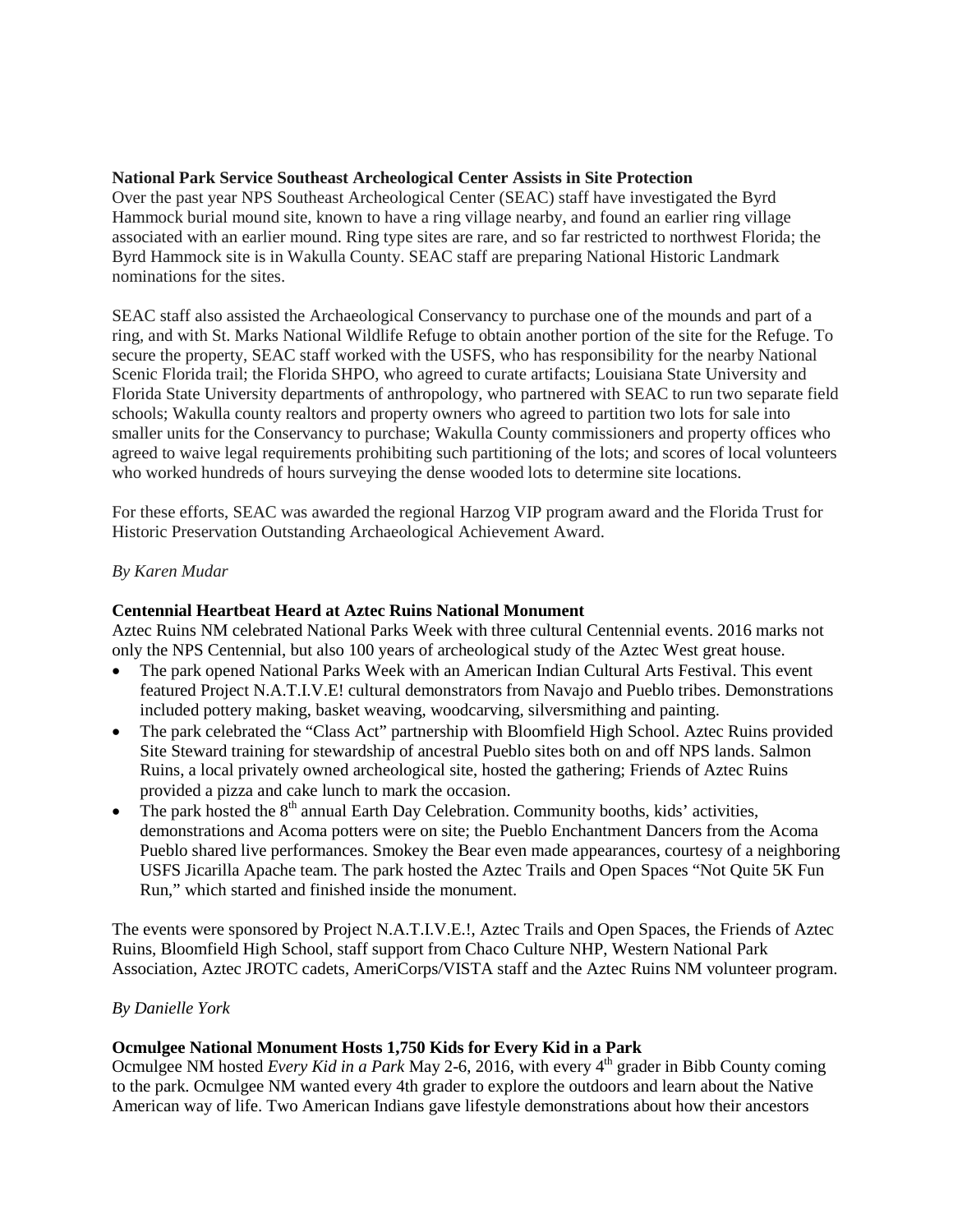found food, clothing, and shelter. The children got to explore the park and see the 1,000 year old earth lodge floor of the council chamber and the mounds. A field trip grant from The National Park Foundation helped pay for 52 school buses to transport the kids.

### *By Angela Bates*

#### **Durbin Seeks National Park Status for Cahokia Mounds**

An ongoing effort to get an Illinois archeological site designated as a national park is getting a boost from Senator Dick Durbin. The East St. Louis native sent a letter asking President Obama to declare the Cahokia Mounds State Historic Site as a national monument. The request comes two years after the NPS began to study that prospect. The property is designated by the United Nations as a World Heritage Site. It's also a National Historic Landmark.

#### **NPS Cultural Resources Enterprise GIS Data Now Available**

The NPS Cultural Resources GIS program (CRGIS) is developing an NPS-wide enterprise GIS cultural resources dataset. The purpose of the project is to provide an authoritative geographic data set delineating features included in the national NPS cultural resource inventory databases, ensuring they comply with the NPS Cultural Resources Spatial Data Transfer Standards. The objective is to deliver better access to cultural resource information for inventory, planning, compliance, disaster preparedness and resource stewardship through the integration of the existing cultural resource databases. The data currently includes National Register of Historic Places (National Register), Cultural Landscapes Inventory and List of Classified Structures data; and limited NPS tax and grant-related information.

At this time, the enterprise dataset is available only to NPS employees. Sensitive data have been restricted and is available only by specific request made to the individual parks, programs, or regions responsible for its creation. Advanced GIS users can connect to the SQL database or REST services through their GIS software. Casual GIS users with access to software can use a custom designed ArcGIS .mxd file that helps to connect to, organize, and symbolize the data for them. Novice/Non-GIS users can use a web map via the NPS Portal.

CRGIS also produces spatial data related to the National Register as a stand-alone dataset. Currently, the GIS collection includes more than 87,000 properties, including archeological properties, listed on the national inventory, and is updated periodically. Non-sensitive data are available for download through the IRMA Data Store, a public-facing web map service, and via a web map application.

CRGIS is working to incorporate all of the NPS cultural resources inventory databases into the enterprise dataset by creating useable spatial data for each program and defining relationships between resources identified in these databases. CRGIS plans next to include Archeological Sites Management Information System (ASMIS) and Heritage Documentation Programs data into the system. Program and regional data editors will be working to update existing data.

CRGIS is also working with FEMA to help improve the spatial accuracy of National Register historic district boundaries. Many existing boundaries for districts in Massachusetts and Connecticut have already been updated and additional states in the northeast are set to follow to follow later this year.

Links to documentation and access points can be found through the CRGIS webpage at [https://www.nps.gov/crgis/cr\\_enterprise.](https://www.nps.gov/crgis/cr_enterprise)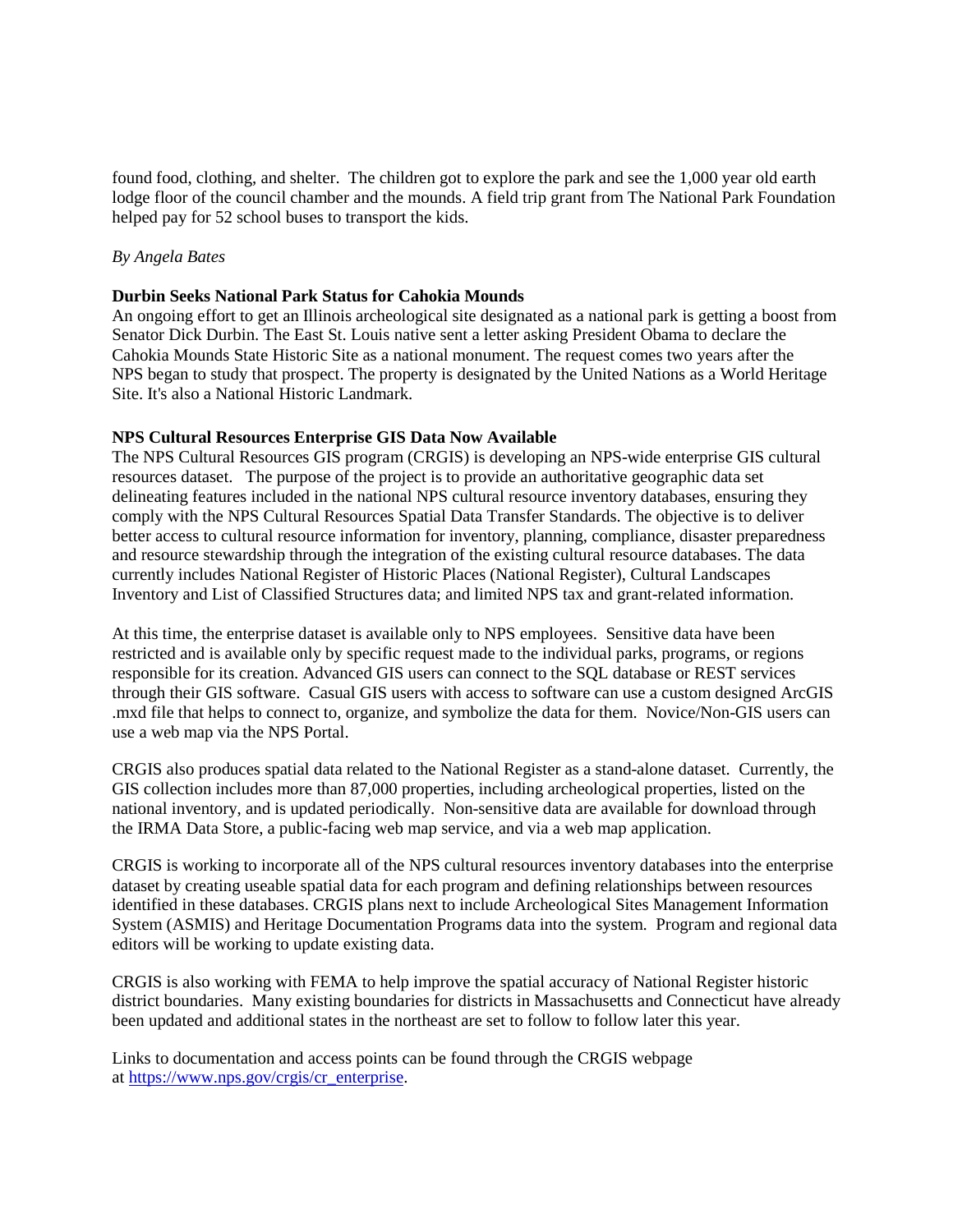**Contact:** Deidre McCarthy, CRGIS Program Manager, 202-354-2141 or Matt Stutts, Enterprise GIS Specialist, 202-354-2149.

# **FEDERAL NEWS**

### **Army Corps of Engineers Determines Kennewick Man is Native American**

The skeleton called Kennewick Man is related to modern Native American tribes, the ACE has announced, opening the process for returning to tribes one of the oldest and most complete set of human remains ever found in North America. The decision was based on a review of new recently published DNA and skeletal analyses. New genetic evidence determined the remains were closer to modern Native Americans than any other population The Corps, which has custody of the remains, said the skeleton is now covered by the Native American Graves Protection and Repatriation Act.

The 8,500-year-old remains were discovered in 1996 in Kennewick, Washington near the Columbia River, triggering a legal fight between tribes, scientists, and Federal agencies over whether the bones should be buried immediately or studied. The bones will remain at the Burke Museum in Seattle until the Corps determines which tribe or tribes will receive them. In the past, the Colville, Yakama, Umatilla, Nez Perce and Wanapum Indians have claimed the remains. However, a spokesman for the Confederated Tribes of the Umatilla Indian Reservation said the tribes plan to cooperate to hasten the burial.

### **BLM Wants to Pay People Who Help Find Looters and Vandals**

Utah's San Juan County has more archeological sites per square mile than any other U.S. county, totaling about 250,000. BLM officials fear looting is on the rise, with at least 25 incidents reported to the BLM Monticello field office since 2011. Because the BLM lacks the resources to adequately monitor these cultural treasures, it's turning to private-sector partners and the public for help.

The agency is offering a standing reward of \$2,500 for information leading to convictions of those who steal or vandalize archeological resources on Utah's public lands, officials announced May 4, 2016. BLM's acting Utah director, Jenna Whitlock, and the Friends of Cedar Mesa executive director, Josh Ewing, also signed a memorandum of understanding. Ewing plans to include state trust lands, the USFS, and the NPS — agencies whose San Juan County holdings also are home to at-risk sites. The new reward was among a suite of measures under a program called *Respect and Protect*. The reward money comes from private funds put up by Friends of Cedar Mesa.

About a fifth of San Juan County's archeological sites are found on Cedar Mesa and surrounding features west of Bluff and Blanding, both in Utah. Visitation at Cedar Mesa and Comb Ridge — areas with few interpretive and trailhead facilities — has climbed to about 150,000 a year, and carelessness is responsible for as much damage as looting. Visitors knocked down ancient walls, drove through archeological sites, and plundered ancient structures for firewood.

BLM has teamed with the nonprofit Tread Lightly to develop public education. A new program "will empower Utah's public to enjoy their cultural and natural heritage in a way that minimizes damage to these places," said Lori McCullough, executive director of Tread Lightly. Her group is taking *Respect and Protect* on the road for campaign launch events in five Utah towns this summer. Whitlock also announced an expansion of the BLM's site-steward program and encouraged people to volunteer to periodically check on sites and document abuses they see.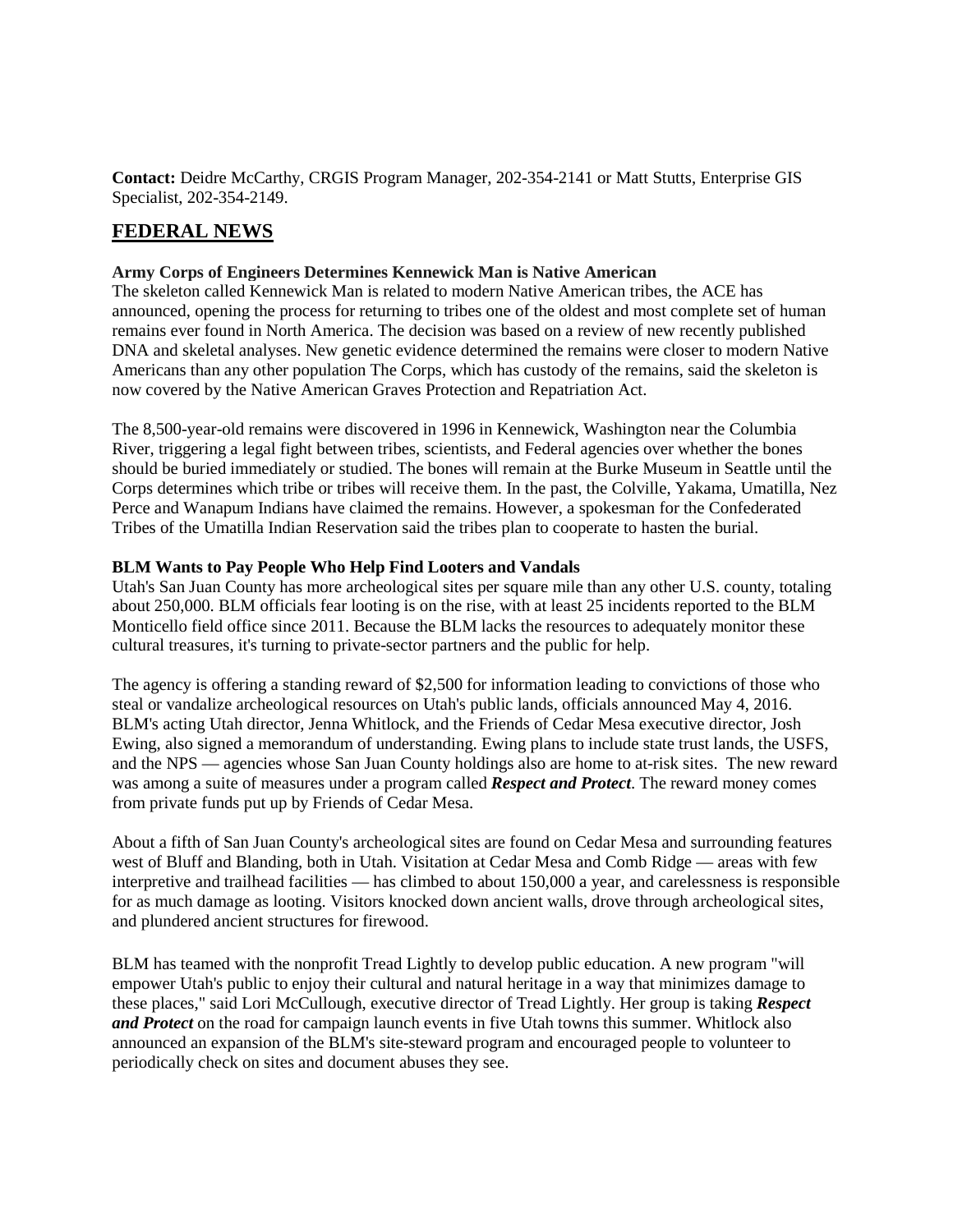To learn more about *Respect and Protect*, go t[o http://www.treadlightly.org/programs/respected-access](http://www.treadlightly.org/programs/respected-access-campaign/respect-and-protect/)[campaign/respect-and-protect/.](http://www.treadlightly.org/programs/respected-access-campaign/respect-and-protect/)

*From story by Brian Maffly, Salt Lake City Tribune* 

### **Be on the Lookout for Looters!**

Friends of Cedar Mesa and BLM officials offer the following tips on how to spot incidents of looting and vandalism.

- Watch for freshly dug earth.
- Watch for discarded human bones, often a sign that a burial site has been desecrated in an attempt to steal artifacts.
- Take photos of damaged areas, including tire tracks and footprints. Note vehicles and license plates of suspects.
- Watch and listen for rock saws, which are being used to cut out rock-art from sandstone walls.
- Watch for the illegal use of ropes to access ruins, often a sign of looting.
- Watch for round holes in the ground at ruin sites. Looters use wire to probe for artifacts.
- Preserve evidence of looting or vandalism by leaving a suspected site untouched.
- Be wary of people who visit ruins at night.
- Looters often work at night to avoid detection.
- Be wary about posting information and pictures of archaeological sites online. GPS data or directions to a site may tip off looters.
- *Do not confront suspects!* Record where and how the suspicious activity occurs, and contact authorities.

To report incidents of looting or vandalism on southwest Colorado public lands contact the Colorado State Patrol communication center at (970) 249-4392, the Montezuma County Sheriff at 970-565-8452, or the Anasazi Heritage Center at 970-882-4811. For incidents in southeast Utah, call 1-800-722-3998. In other areas, call the appropriate land manager or local law enforcement officers.

#### **Petroglyph Patrol Created To Prevent Vandalism in Utah**

Conservationists in Washington County, Utah, have formed a new partnership to protect petroglyphs. Vandalism over ancient drawings and the looting of archeological sites is a growing problem in southern Utah – specifically at the Land Hill Heritage site west of St. George. "Our rock art locally in St. George is being graffiti-ed over. They're writing their names or calling out their school or professing their love for someone," said Lori Hunsaker, BLM archeologist. "We've actually had one mom say, 'If the Indians could write on the rocks, how come my kids can't," Susan Crook, Land Program Manager, Southwest Utah National Conservation Lands Friends, said.

As part of the *Respect and Protect* campaign, the BLM is partnering with Conserve Southwest Utah to prevent further damage. As part of the partnership, a "Petroglyph Patrol" will monitor Land Hill during peak times. Starting this summer, the volunteers will educate parents and children about appropriate behavior near the ancient site.

"Losing these sites or having them destroyed to the point where we can't read the stories that are there is a huge loss to our culture, to everyone. It's like burning down libraries," Crook said.

### *By Hailey Higgins, Good4Utah.com*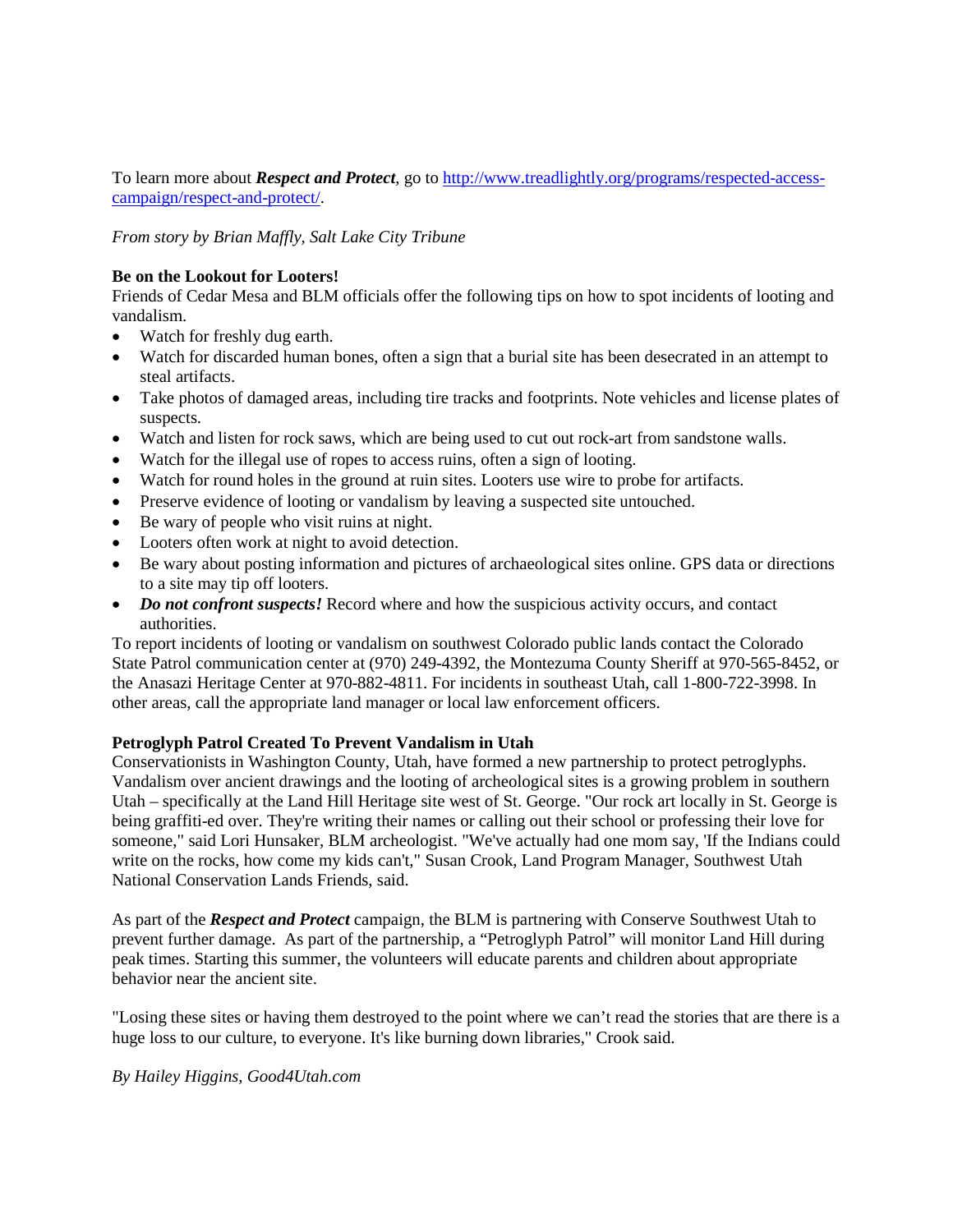## **BLM Steps Up to Protect Archeological Sites**

The BLM has suspended the nomination of any federal public lands for oil and gas development on more than a half-million acres in portions of Emery and Wayne counties, Utah, as it launches a new planning process in the San Rafael area. The new master leasing plans for 524,854 acres are intended to settle disputes over long-standing lease protests and provide certainty for energy developers in an area also prized for its rich archeological treasures and scenic vistas such as Desolation and Labyrinth canyons. The BLM plans to release its final environmental analysis for the Moab leasing area later this summer.

BLM officials say the plans will serve as a roadmap for orderly gas and oil development while still providing protection for resources in the area. The San Rafael Desert, northwest of the Glen Canyon NRA, includes the Dirty Devil-Robbers Roost canyon system that is prized for rafting, canyoneering and hunting. NPS officials say the region is rich in prehistoric archeological sites.

The BLM will hold a pair of public meetings to start the process: June 15 at the John Wesley Powell River History Museum, Green River, Utah, and June 16 at the Museum of the San Rafael, Castle Dale, Utah. Both meetings will be from 6-8 p.m.

#### *By Amy Joi O'Donoghue, Deseret News*

#### **Bureau of Land Management Officials, Tribal Leaders Mark Access to Sloan Canyon**

Native American leaders, local and federal officials, and conservation area backers marked the opening of a paved road and visitor contact station in Sloan Canyon National Conservation Area. BLM Officials say Nawghaw Poa Road is completed, along with parking, interpretive kiosks, restrooms and a ranger station. This petroglyph-rich area designated for preservation is south of Las Vegas, Nevada. The work provides 44 miles of trail access to Petroglyph Canyon, along with views of the Las Vegas valley from the hills south of Henderson. The Las Vegas Paiute Tribe members gave blessings on May 19, 2016, at a ceremony opening visitor access.

### **Archeology Fair at Organ Mountains-Desert Peaks National Monument**

In celebration of New Mexico's Historic Preservation Month, the BLM Las Cruces District, New Mexico Historic Preservation Division-Department of Cultural Affairs; Archaeological Society of New Mexico; and the Friends of Organ Mountains-Desert Peaks sponsored a free archeology fair at Organ Mountains-Desert Peaks NM on May 7, 2016. The event, called "Adventures from the Past," included a range of activities and ancient technology demonstrations.

Archeologists from across the state hosted a variety of hands-on activities like making yucca cordage, drawing petroglyphs and stringing shell beads. They demonstrated the art of throwing a spear using an atlatl and shooting an arrow with primitive bows. Living history and local archeology was a part of the outdoor event, with hikes to the Van Patten Mountain Camp ruins and La Cueva rock shelter available.

#### **Archeological Aleutian Animal Bones Could Wind Up in a Canadian Dump**

If a large collection of archeological animal bones aren't returned soon to the Museum of the Aleutians, they may end up in the trash in Canada, according to a frustrated scientist in Victoria, British Columbia, who is encountering tax problems while trying to avoid international legal difficulties. The \$6,000 set aside for shipping three shrink-wrapped pallets of nearly a half million bones back to Unalaska is causing financial headaches for the private research firm, Pacific Identifications.